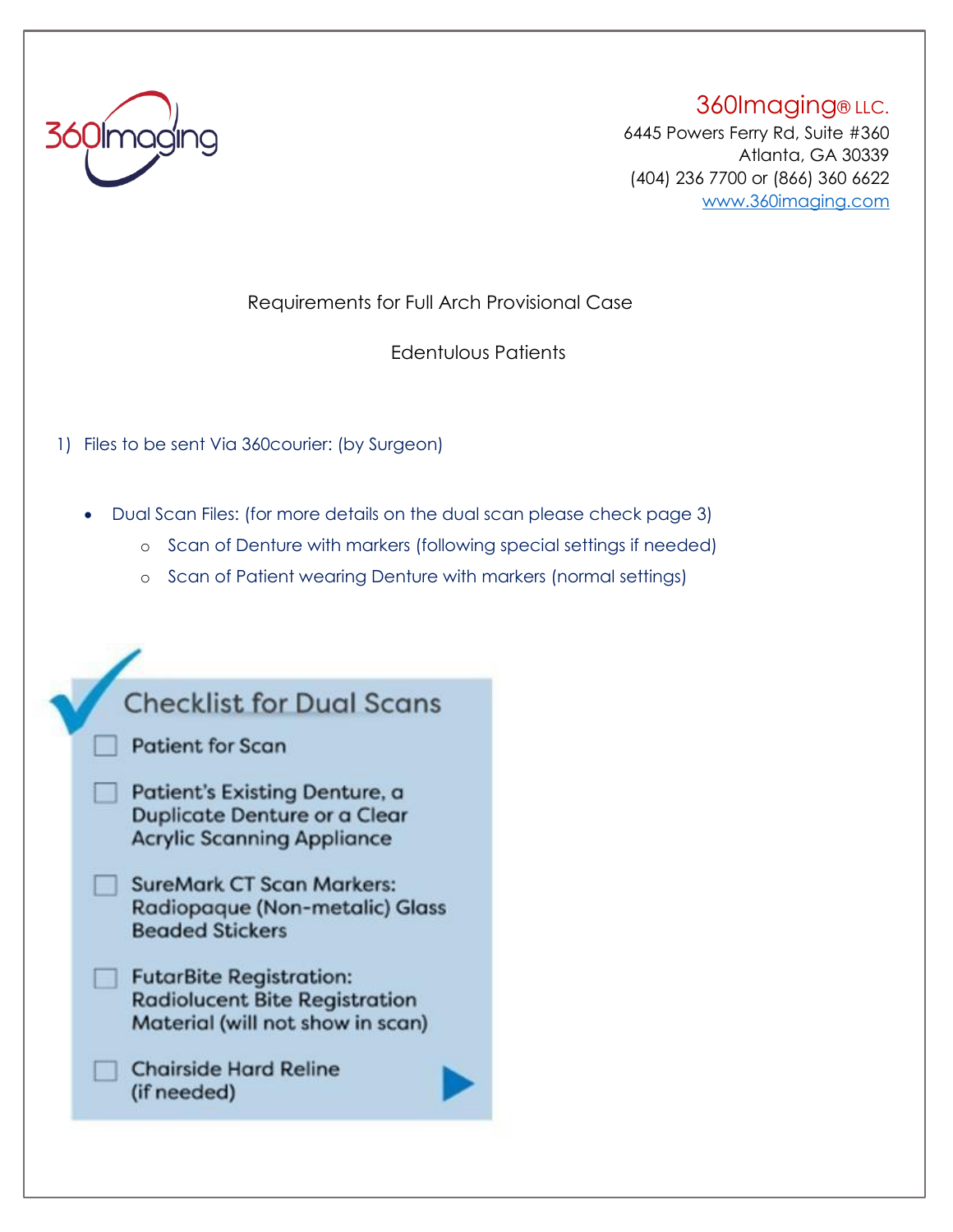#### 360Imaging® LLC.



6445 Powers Ferry Rd, Suite #360 Atlanta, GA 30339 (404) 236 7700 or (866) 360 6622 <www.360imaging.com>

- Intra Oral Scans:
	- o Patient without denture (must have full vestibule and palate definition)
	- o Patient wearing denture (must have full vestibule and palate definition)
	- o Opposing arch scan
	- o Centric Bite
- Diagnostic Photos and Profile Photos
	- o (Lip Line at Rest, Normal Smile Line, High Smile Line)
	- o (i.e. Mid-Line, Incisal Edge Position, Shade & Tooth Shape)
- 2) Items to be sent by the Restorative Dentist in the case of not having an Intra Oral Scanner: (to be sent to the lab making the provisional)
	- PVS Impression/ Cast:
		- o Patient With Denture (showing full vestibule and palate)
		- o Centric Bite
		- o Opposing Arch (showing full vestibule and palate)

For assistance with the laboratory or the 360courier order upload please contact us or email us on the below details.

Phone: 866 360 6622 toll free Email: support@360imaging.com